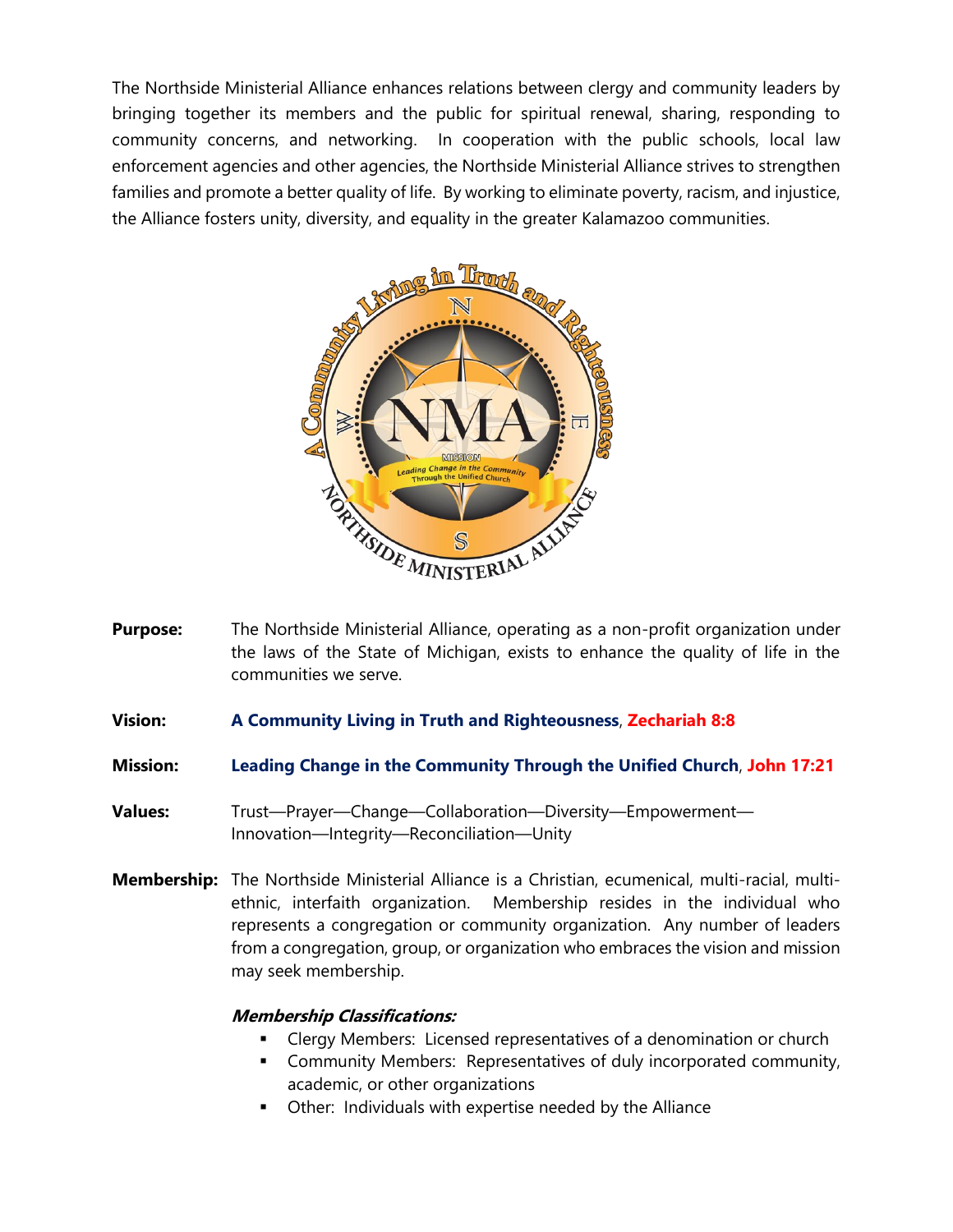## **Membership Expectations:**

- **Belief in the Purpose, Vision, Mission, and Values of the Alliance**
- **Regular attendance at Alliance meetings is expected**
- Timely payment of annual dues is a condition of membership
- **Participation in the committees and programs of the Alliance is encouraged**
- **Meetings:** Beginning **Tuesday, September 13, 2022**, meetings will be held weekly at **10 a.m.** and on Tuesday mornings thereafter.

Meetings for 2021-22 will be held via Zoom until further notice.

**Membership** \$100 annually **Dues:**